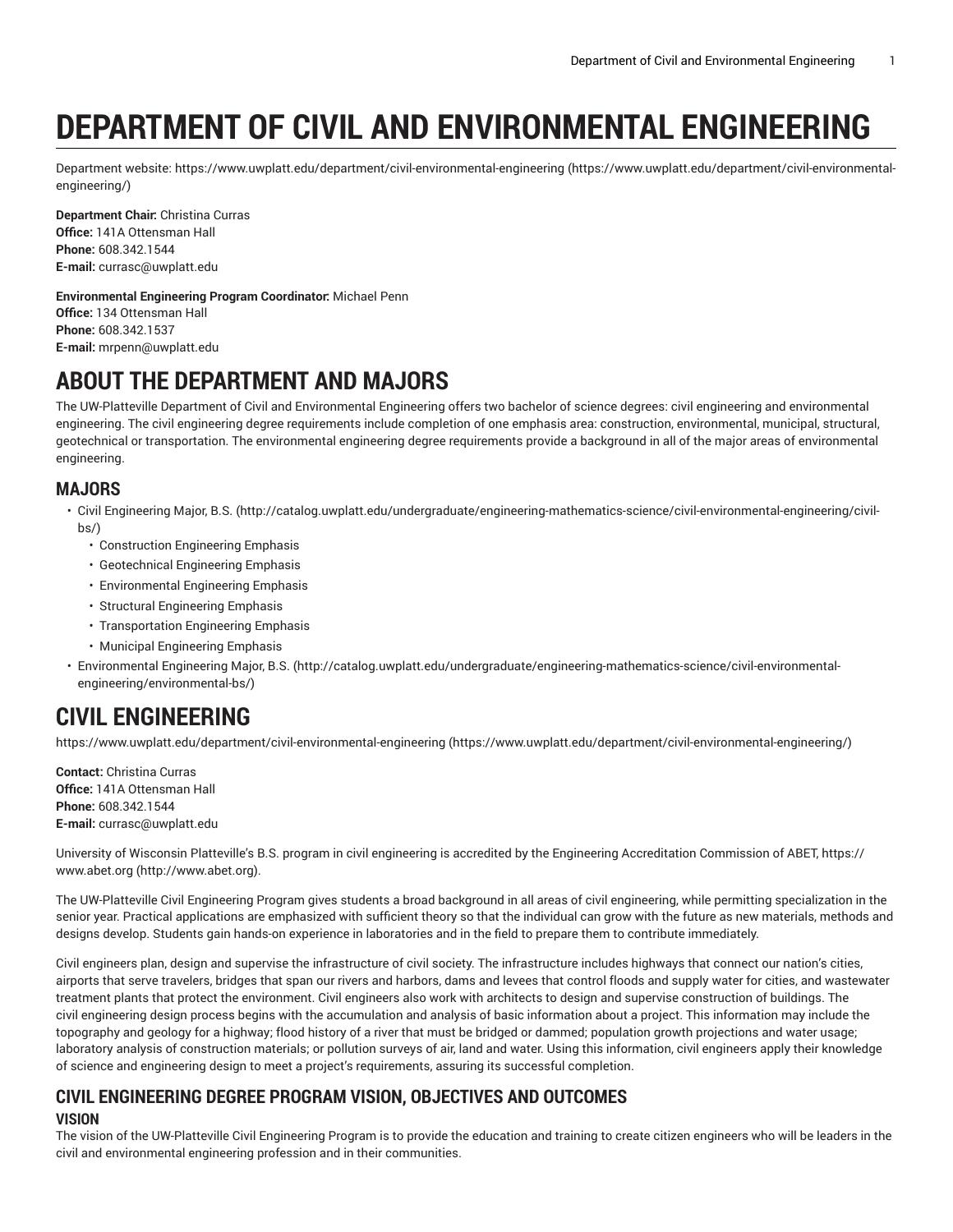Citizen engineers are:

- able to address technical and non-technical issues
- attuned to the needs of their community and nation
- able and willing to engage in public policy
- appreciative of sustainability
- ethical
- innovative, but aware of risk
- lifelong learners

### **PROGRAM EDUCATIONAL OBJECTIVES**

Within five years of graduation, our graduates are expected to

(1) communicate effectively and accurately with technical and non-technical audiences

(2) apply technical knowledge when solving engineering problems to satisfy client, industry and governmental requirements

(3) evaluate projects from a holistic perspective including some or all of the following: sustainability, environmental impacts, ethics, aesthetics, politics, historical perspectives, social impacts, technical needs and costs

(4) make significant and innovative contributions in their professional endeavors

(5) have the ability to become registered professional engineers

### **STUDENT OUTCOMES**

By graduation, students in our program are expected to attain the following student outcomes:

(1) an ability to identify, formulate, and solve complex engineering problems by applying principles of engineering, science and mathematics

(2) an ability to apply engineering design to produce solutions that meet specified needs with consideration of public health, safety and welfare, as well as global, cultural, social, environmental and economic factors

(3) an ability to communicate effectively with a range of audiences

(4) an ability to recognize ethical and professional responsibilities in engineering situations and make informed judgments, which must consider the impact of engineering solutions in global, economic, environmental and societal contexts

(5) an ability to function effectively on a team whose members together provide leadership, create a collaborative and inclusive environment, establish goals, plan tasks and meet objectives

(6) an ability to develop and conduct appropriate experimentation, analyze and interpret data, and use engineering judgment to draw conclusions

(7) an ability to acquire and apply new knowledge as needed, using appropriate learning strategies.

#### **ACADEMIC STANDARDS PROGRAM REQUIREMENTS**

Students must earn a 2.0 in the major, and have no more than two D/D+'s in CIVILENG/ENVENG courses counting towards the degree.

### **GENERAL REQUIREMENTS BACHELOR OF SCIENCE DEGREE**

| <b>Course</b>        | Title | <b>Credits</b> |
|----------------------|-------|----------------|
| Total for graduation |       | 124            |
| Major studies        |       | 93             |

### **ENVIRONMENTAL ENGINEERING**

[https://www.uwplatt.edu/department/civil-environmental-engineering](https://www.uwplatt.edu/department/civil-environmental-engineering/) [\(https://www.uwplatt.edu/department/civil-environmental-engineering/\)](https://www.uwplatt.edu/department/civil-environmental-engineering/)

**Contact:** Michael Penn, P.E. **Office:** 134 Ottensman Hall **Phone:** 608.342.1537 **E-mail:** [mrpenn@uwplatt.edu](mailto:mrpenn@uwplatt.edu)

University of Wisconsin Platteville's B.S. program in environmental engineering is accredited by the Engineering Accreditation Commission of ABET, [https://www.abet.org](http://www.abet.org) ([http://www.abet.org\)](http://www.abet.org).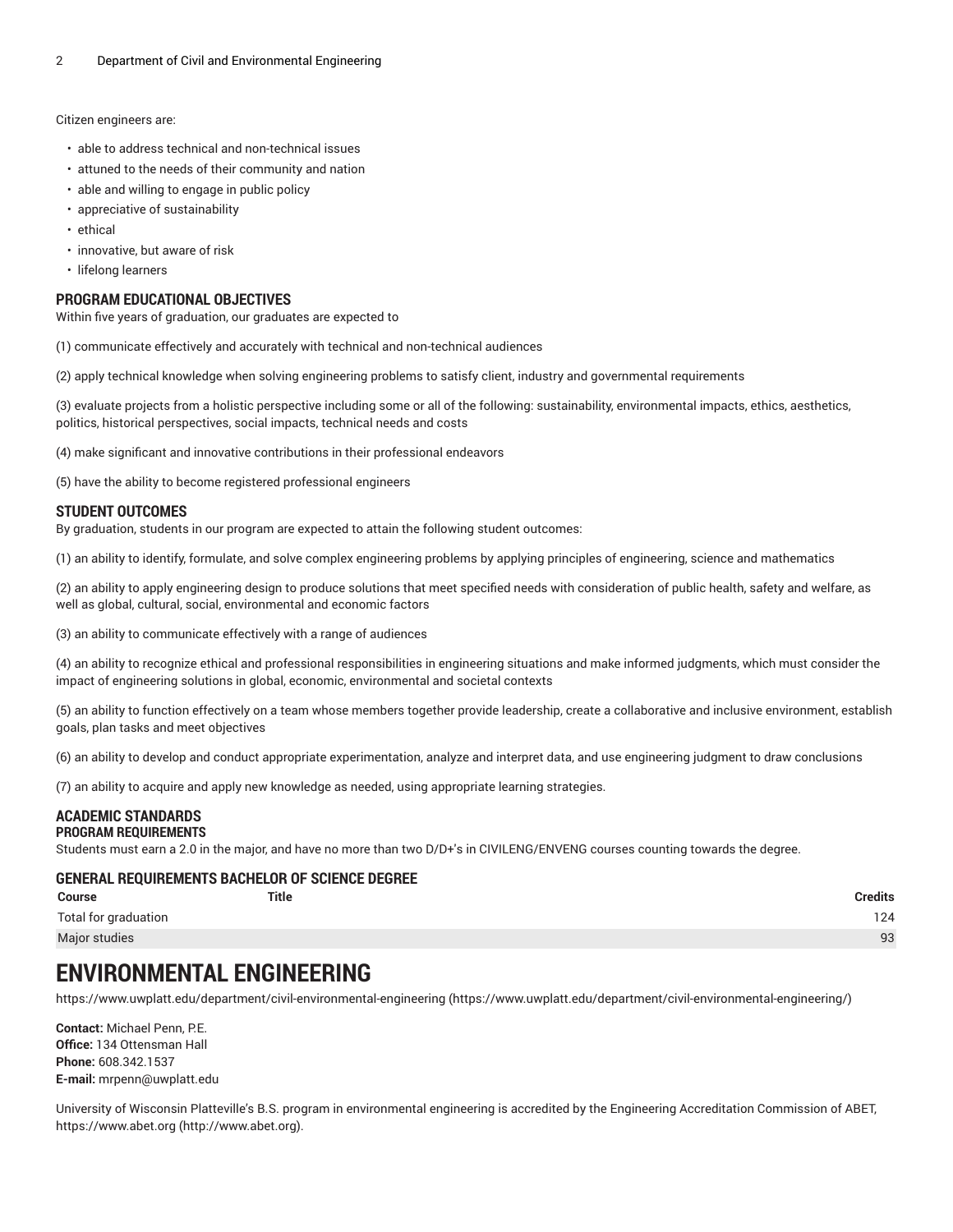The UW-Platteville Environmental Engineering Program provides a balance between basic science, engineering science and engineering design. The purpose of the curriculum is to develop in each student a thorough understanding of the underlying environmental principles in the basic sciences along with practical applications in engineering design. Although emphasis is placed upon learning the fundamentals, each student will be encouraged to develop excellent technical and communication skills, become broadly educated and become a productive member of society. The UW-Platteville Environmental Engineering Program is designed to give students a broad background in all areas of environmental engineering. These include water and wastewater treatment, environmental and occupational health, solid waste management, water resources, environmental modeling and environmental chemistry. Practical applications are emphasized with sufficient theory so that the individual can develop innovative solutions as new problems are encountered.

Environmental engineering is the application of scientific and engineering principles to improve and maintain the environment for the protection of human health, nature's beneficial ecosystems and biodiversity, and for environment-related enhancement of the quality of human life. Through education and experience, environmental engineers develop an understanding of the earth's biological, chemical, physical and geological systems. They use this information to develop engineering plans for solutions to environmental problems caused by pollution. They also develop pollution prevention plans to keep environmental problems from developing in the first place.

Environmental engineers analyze contaminated streams, lakes, air, soil and groundwater to determine the extent and severity of contamination. These environmental measurements provide the basis for engineers to design treatment and remediation processes to remove and/or degrade pollutants. Environmental scientists and engineers work together with city or county officials, regulatory officials, consultants and nearby residents to achieve a solution to pollution problems.

### **ENVIRONMENTAL ENGINEERING DEGREE PROGRAM VISION, OBJECTIVES AND OUTCOMES VISION**

The vision of the UW-Platteville Environmental Engineering Program is to provide the education and training to create citizen engineers who will be leaders in the civil and environmental engineering profession and in their communities.

Citizen engineers are:

- able to address technical and non-technical issues
- attuned to the needs of their community and nation
- able and willing to engage in public policy
- appreciative of sustainability
- ethical
- innovative, but aware of risk
- lifelong learners

### **PROGRAM EDUCATION OBJECTIVES**

Within five years after graduation, our graduates are expected to

(1) communicate effectively and accurately with technical and non-technical audiences

(2) apply technical knowledge when solving engineering problems to satisfy client, industry and governmental requirements

(3) evaluate projects from a holistic perspective including some or all of the following: sustainability, environmental impacts, ethics, aesthetics, politics, historical perspectives, social impacts, technical needs and costs

(4) make significant and innovative contributions in their professional endeavors

(5) become registered professional engineers

### **STUDENT OUTCOMES**

By graduation, students in our program are expected to attain the following student outcomes:

(1) an ability to identify, formulate and solve complex engineering problems by applying principles of engineering, science and mathematics

(2) an ability to apply engineering design to produce solutions that meet specified needs with consideration of public health, safety and welfare, as well as global, cultural, social, environmental and economic factors

(3) an ability to communicate effectively with a range of audiences

(4) an ability to recognize ethical and professional responsibilities in engineering situations and make informed judgments, which must consider the impact of engineering solutions in global, economic, environmental and societal contexts

(5) an ability to function effectively on a team whose members together provide leadership, create a collaborative and inclusive environment, establish goals, plan tasks and meet objectives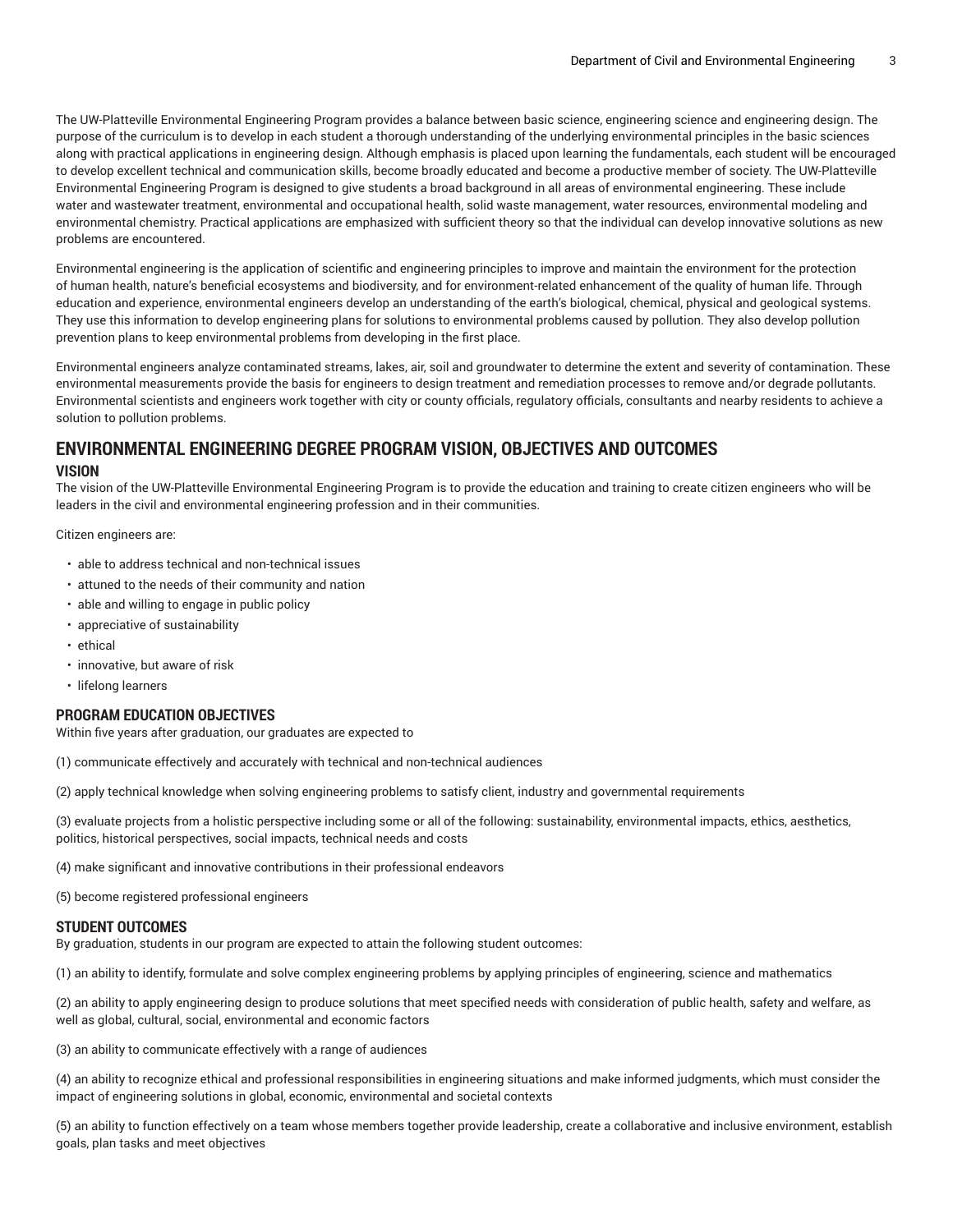(6) an ability to develop and conduct appropriate experimentation, analyze and interpret data, and use engineering judgment to draw conclusions

(7) an ability to acquire and apply new knowledge as needed, using appropriate learning strategies.

#### **ACADEMIC STANDARDS PROGRAM REQUIREMENTS**

Students must earn a 2.0 in the major, and have no more than two D/D+'s in CIVILENG/ENVENG courses counting towards the degree.

### **GENERAL REQUIREMENTS BACHELOR OF SCIENCE DEGREE**

| Course               | <b>Title</b> | <b>Credits</b> |
|----------------------|--------------|----------------|
| Total for graduation |              | 126-127        |
| Major studies        |              | 95-96          |

### **MAJORS**

- Civil [Engineering](http://catalog.uwplatt.edu/undergraduate/engineering-mathematics-science/civil-environmental-engineering/civil-bs/) Major, B.S. [\(http://catalog.uwplatt.edu/undergraduate/engineering-mathematics-science/civil-environmental-engineering/civil](http://catalog.uwplatt.edu/undergraduate/engineering-mathematics-science/civil-environmental-engineering/civil-bs/)[bs/](http://catalog.uwplatt.edu/undergraduate/engineering-mathematics-science/civil-environmental-engineering/civil-bs/))
	- Construction Engineering Emphasis
	- Geotechnical Engineering Emphasis
	- Environmental Engineering Emphasis
	- Structural Engineering Emphasis
	- Transportation Engineering Emphasis
	- Municipal Engineering Emphasis
- [Environmental](http://catalog.uwplatt.edu/undergraduate/engineering-mathematics-science/civil-environmental-engineering/environmental-bs/) Engineering Major, B.S. [\(http://catalog.uwplatt.edu/undergraduate/engineering-mathematics-science/civil-environmental](http://catalog.uwplatt.edu/undergraduate/engineering-mathematics-science/civil-environmental-engineering/environmental-bs/)[engineering/environmental-bs/](http://catalog.uwplatt.edu/undergraduate/engineering-mathematics-science/civil-environmental-engineering/environmental-bs/))

### **CERTIFICATES**

- Civil [Engineering](http://catalog.uwplatt.edu/undergraduate/engineering-mathematics-science/civil-environmental-engineering/civil-engineering-safety-certificate/) Safety Certificate [\(http://catalog.uwplatt.edu/undergraduate/engineering-mathematics-science/civil-environmental-engineering/](http://catalog.uwplatt.edu/undergraduate/engineering-mathematics-science/civil-environmental-engineering/civil-engineering-safety-certificate/) [civil-engineering-safety-certificate/\)](http://catalog.uwplatt.edu/undergraduate/engineering-mathematics-science/civil-environmental-engineering/civil-engineering-safety-certificate/)<sup>1</sup>
- [Environmental](http://catalog.uwplatt.edu/undergraduate/engineering-mathematics-science/civil-environmental-engineering/environmental-engineering-safety-certificate/) Engineering Safety Certificate [\(http://catalog.uwplatt.edu/undergraduate/engineering-mathematics-science/civil-environmental](http://catalog.uwplatt.edu/undergraduate/engineering-mathematics-science/civil-environmental-engineering/environmental-engineering-safety-certificate/)[engineering/environmental-engineering-safety-certificate/](http://catalog.uwplatt.edu/undergraduate/engineering-mathematics-science/civil-environmental-engineering/environmental-engineering-safety-certificate/))<sup>2</sup>
- 1 The Civil Engineering Safety Certificate is only available to students with a major in Civil Engineering, B.S.
- $\overline{2}$ The Environmental Engineering Safety Certificate is only available to students with a major in Environmental Engineering, B.S.

## **FACULTY AND LECTURERS**

Additional information about the Faculty and Lecturers below may be found in the Faculty and [Academic](http://catalog.uwplatt.edu/faculty-academic-staff/) Staff ([http://catalog.uwplatt.edu/faculty](http://catalog.uwplatt.edu/faculty-academic-staff/)[academic-staff/](http://catalog.uwplatt.edu/faculty-academic-staff/)) section of this catalog.

Almquist, James N.

Bohnhoff, Gretchen L.

Curras, Christina J.

El-Omari, Samir

Fields, Kristina

Mahun, Gerald

Masoom, Fahmida R.

Owusu-Ababio, Samuel

Parker, Philip J.

Penn, Michael R.

Polebitski, Austin

Ragaby, Amr El